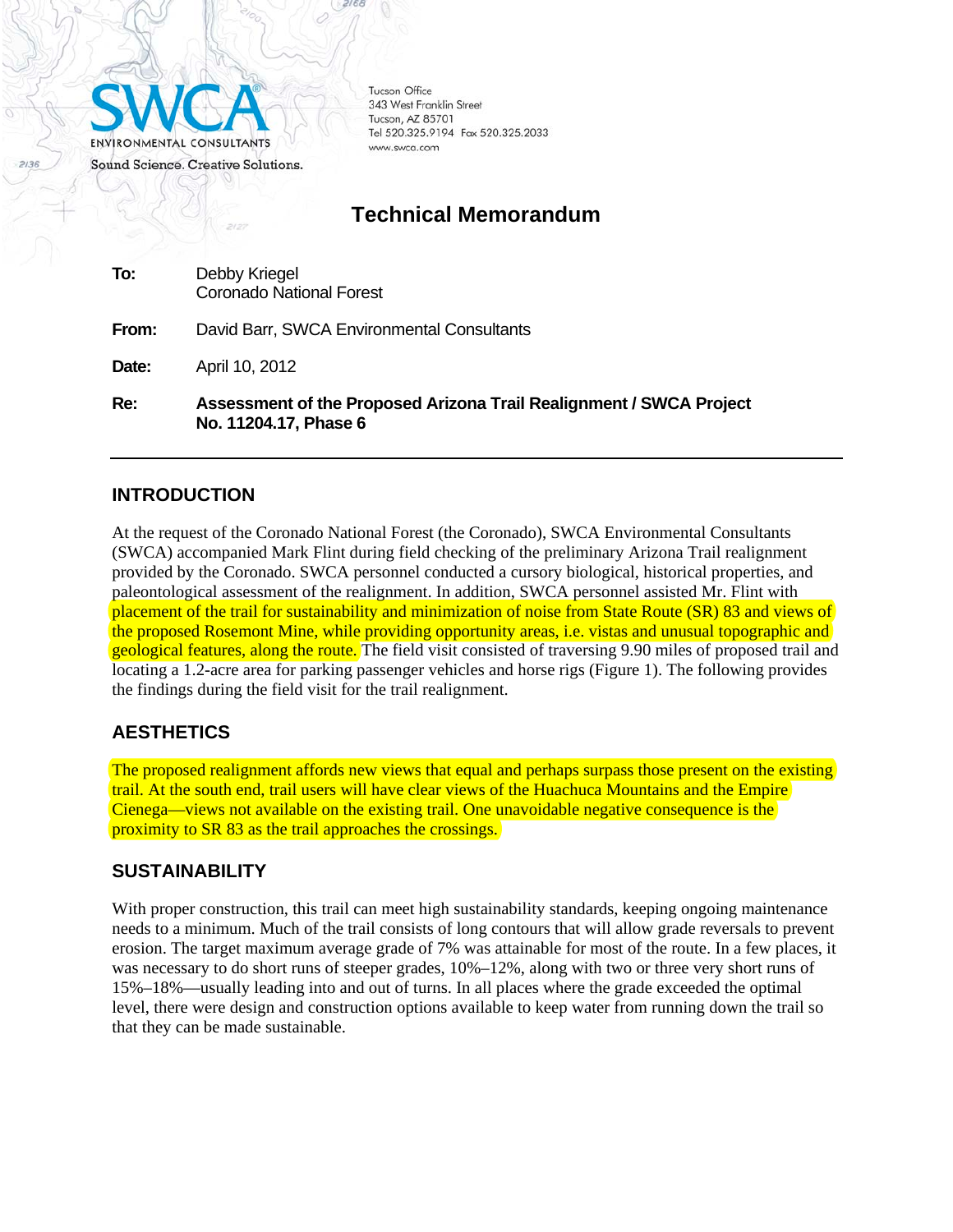

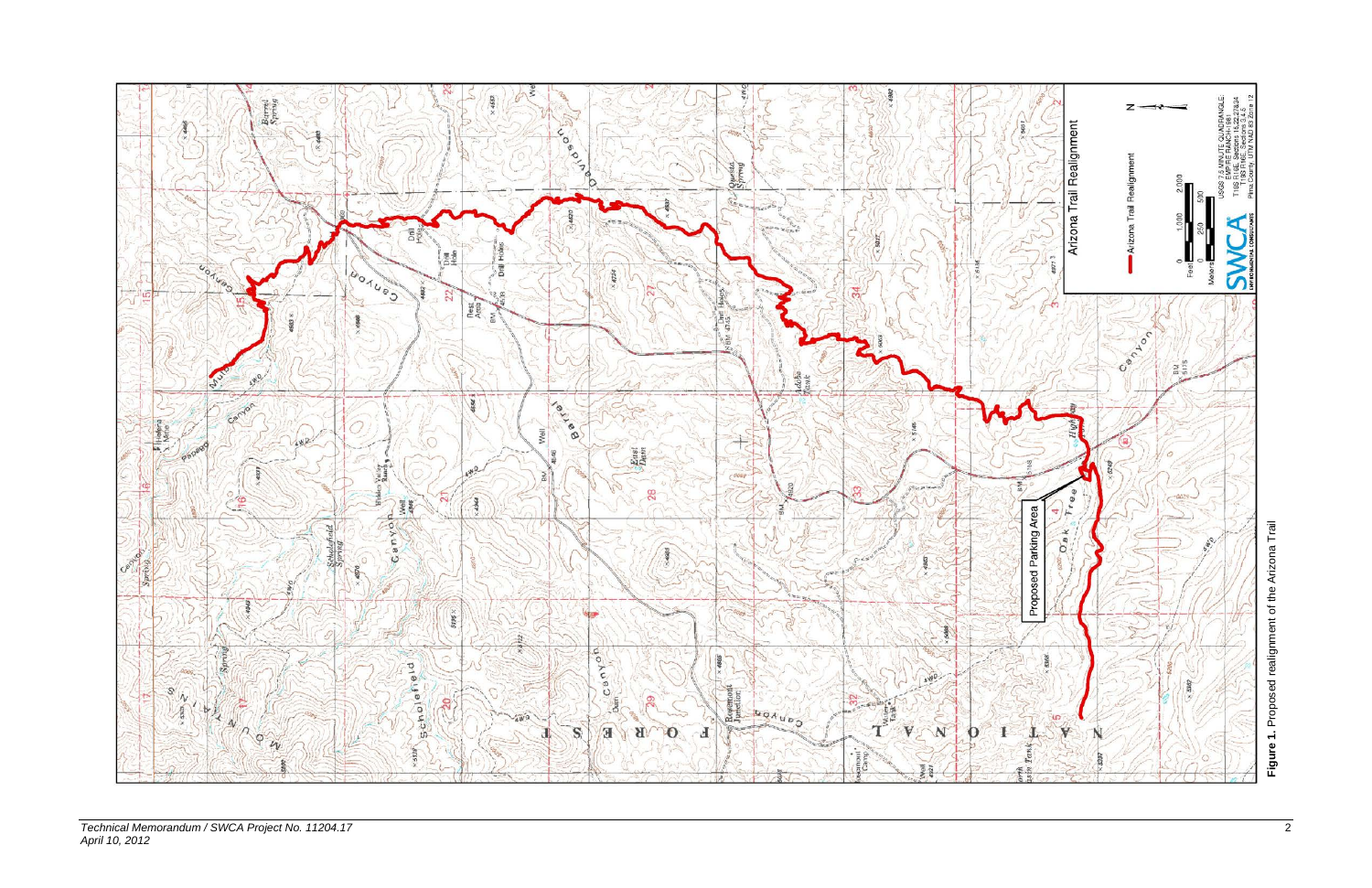## **QUAD FILTERS**

As mine activities restrict access to motorized recreation west of SR 83, people who traditionally operate off-highway vehicles in that area will likely seek riding areas on the east side of the highway. The design of the reroute took this into consideration and used natural barriers where possible.

Beginning at the north end, the fence crossing east of the undercrossing can incorporate a stepover gate.

The next access point to the south is Davidson Road. A bench cut on a wash crossing a short distance north of the road will provide a good barrier to quad access. The open country south provided no such opportunity, however, and the trail could be linked to an old but still visible Jeep road about 0.5 mile south of Davidson Road. The best option on the south side of Davidson Road was to continue up the wash on the west bank, crossing higher up so it would be less visible. As the trail proceeds south into the hills, physical barriers are more readily available, and we took care to find them near road crossings.

The trail between the ridge crest and the south undercrossing returns to more open grassland and risk of motorized incursion. There are fewer roads, and we observed little evidence of motorized activity on them currently.

## **CONSTRUCTION**

In general, construction of this trail is typical of what one might expect for the foothills of the Santa Rita Mountains. Much of it is open and relatively easy to build, especially at the north end east of SR 83. West of SR 83, the descent into Mulberry Canyon has a few hundred feet of steel side hill, but using an old road on the west side of the canyon will reduce the amount of bench construction considerably.

Toward the south end of the reroute, it was necessary to gain significant elevation, climbing up long "finger" ridges while maintaining grade that meets sustainability goals. This necessitated some long runs across steep side hills, where the bench cuts will require greater tread width for safety.

For the most part, turns were located on flat spots, but a few partial switchbacks (with lower half crib walls) will be necessary.

### **SR 83 UNDERCROSSINGS**

Both of the concrete box culvert undercrossings will work for all trail users, but equestrians should be advised to dismount, especially at the south crossing. Signs at both ends of each underpass warning of the low clearance and instructing equestrians to dismount should be sufficient to address the height issues.

The north undercrossing is of adequate height (8.8 feet) for many equestrians to ride through; others may have to dismount. The downstream (east) side will need some rock work to fill a headcut.

The south undercrossing, which is 7.9 feet high and considerably longer (168.9 feet), will require all equestrians to dismount. In addition, it has nail points, 1–2 inches long, coming through the overhead. These will need to be snipped by sidecutters.

Another equestrian safety issue near the south undercrossing is the stepover gate west of the structure. The crossbar is higher than the standard 14 inches, which could be a barrier for some stock.